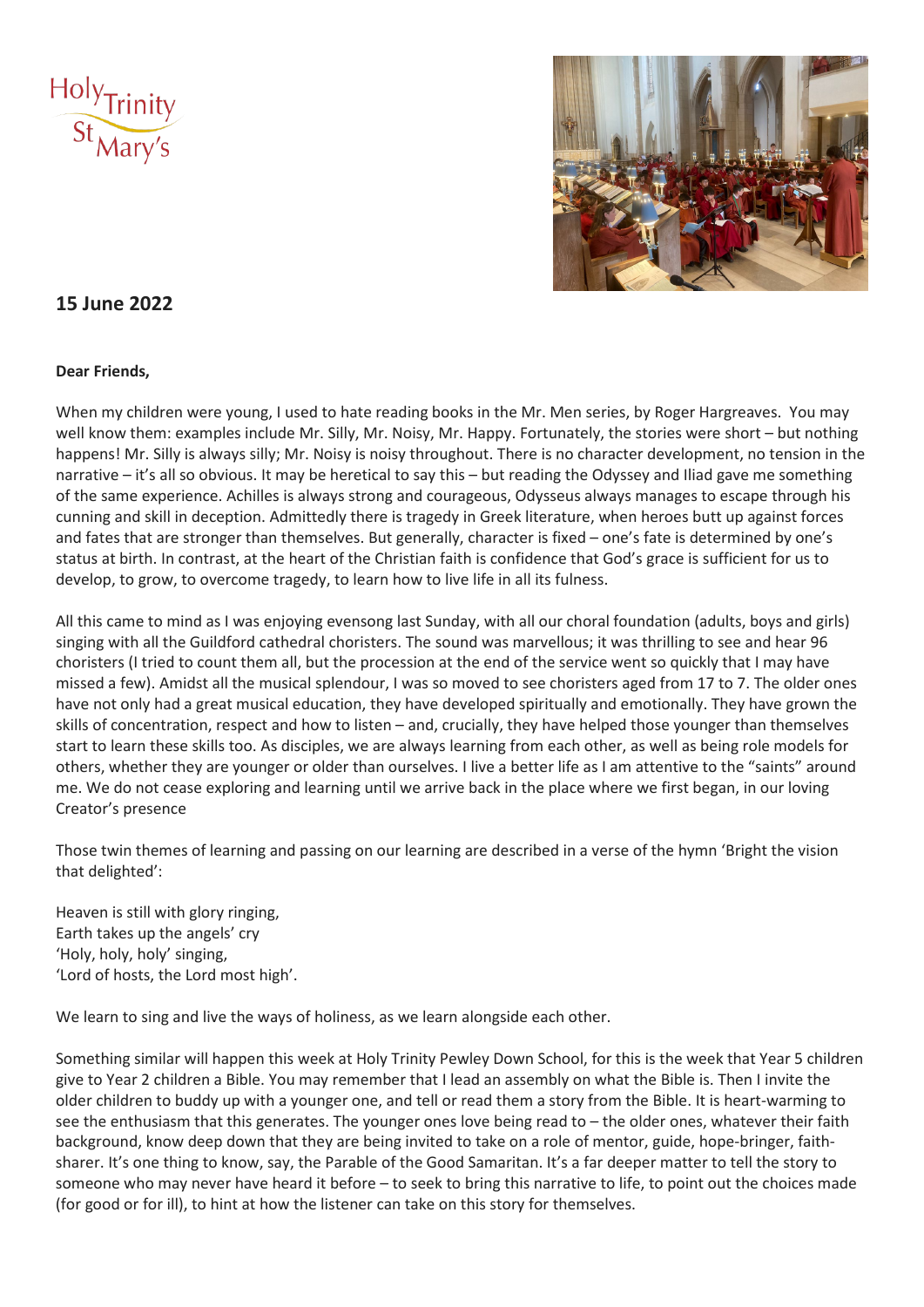You give financially to the parish. This enables us to support the school. They provide Bibles for Year 5 to give to Year 2. We pass on the baton of faith. Earth takes up the angels' cry!

**Robert**.

#### **Rector's Notes**

## **Thursday 16th June - Corpus Christi**

On the Thursday after Trinity Sunday, the church's calendar holds the festival of Corpus Christi. On this day, we specially give thanks for the institution of Holy Communion. The Rector of St Nicolas, Neil Roberts, writes: "The feast of Corpus Christi will be celebrated at St Nicolas at 1900 hrs together with the Cathedral congregation and choir and the Dean will concelebrate. You are invited to join us for Mass and Benediction, with cheese and wine thereafter".

\_\_\_\_\_\_\_\_\_\_\_\_\_\_\_\_\_\_\_\_\_\_\_\_\_\_\_\_\_\_\_\_\_\_\_\_\_



## Do come along to

# **St Mary's Festival Afternoon**

on Sunday 19 June 2022

### from  $3 - 5$  pm

- find out what goes on at St. Mary's including Street Angels, ChitChat, Common Ground, Night Vision, Pop-up Cafés
- see a pictorial record of the updating of the building
- · enjoy a Cream Tea and music outdoors
- followed at 5 pm by ...

#### **A Celebration Service**

giving thanks for the updated facilities at St Mary's led by Keith Beckingham

#### **Sunday 19th June at St Mary's**

There will be no morning service at St. Mary's

on Sunday 19th June as we will be preparing for our celebration afternoon. A special thank you to those members of the Holy Trinity congregation who will be there, helping them to celebrate. The details are posted below and everyone is invited.

## Sunday Worship . 19th June 2022

### **HOLY TRINITY**

10am Sung Eucharist **Sermon by Rod Pierce** Isaiah 65.1-9; Galatians 3.23-end Luke 8.26-39

6pm Choral Evensong Genesis 24.1-27; Mark 5.21-end Preacher Jonathan Hedgecock

CLICK ON THE TITLE OF THE **SERVICE FOR LINKS TO ZOOM AND YOUTUBE** 

**INSTRUCTIONS CAN BE FOUND HERE** 

**Visiting Clergy** Jonathan Hedgecock - St John's, Merrow Robert Cotton - St Mark's, Wyke

### **ST MARY'S**

**8am BCP Holy Communion Led by Jonathan Hedgecock** 

#### 5pm Celebration of St. Mary's

A service giving thanks for the updated facilities at St Mary's and for the ministry of the Rev Keith Beckingham

Midweek Holy Communion . Wednesdays . 12 noon (except the 2nd Wednesday of the month)

**SERVICE SHEETS FOR ALL SERVICES CAN BE FOUND ONLINE HERE** 

Daily Morning Prayer on Zoom 8.30am (9.30 Saturday)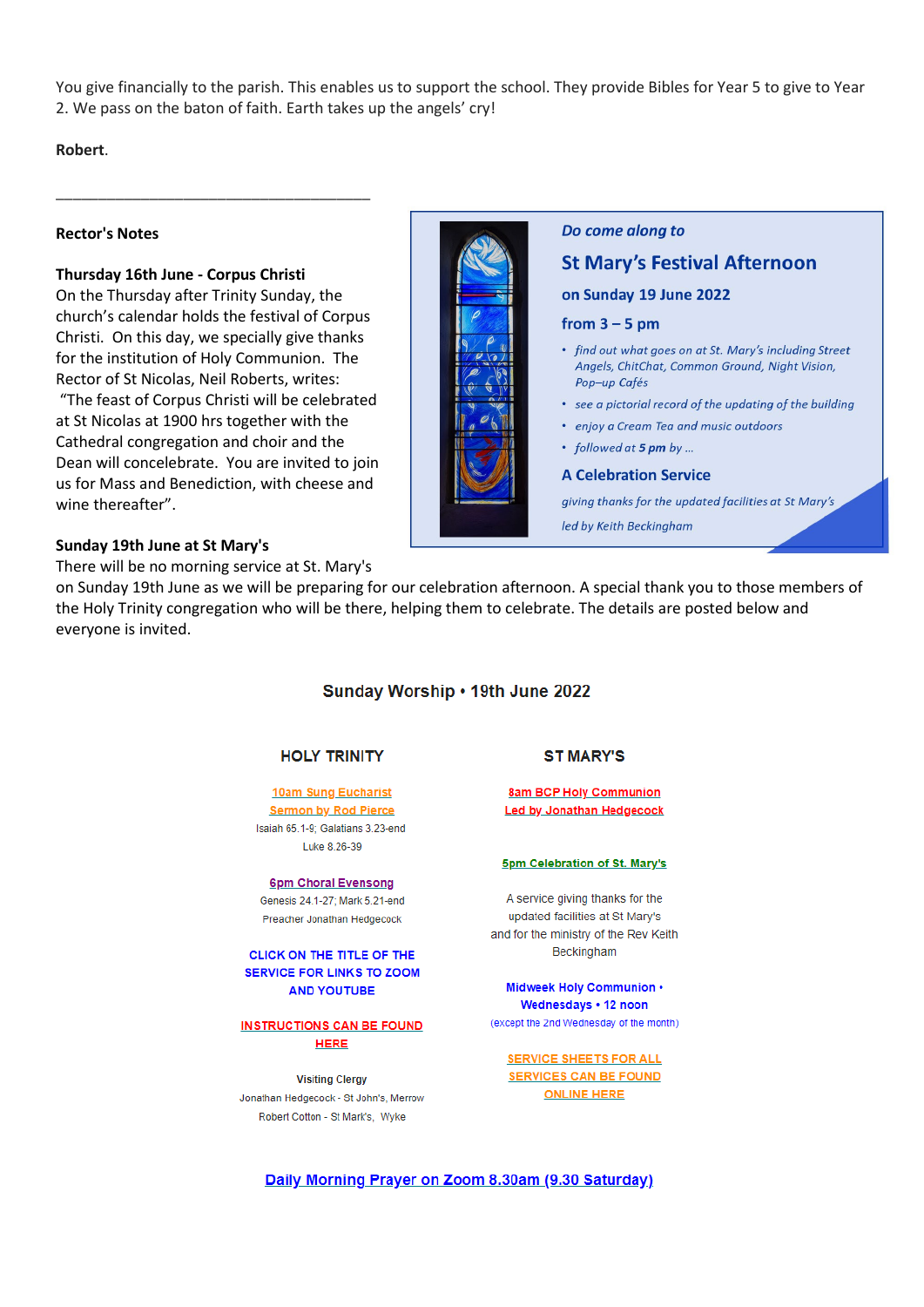# **Notices, Events and Reminders!**

# **Trinity Club Tuesday 28 June 2022 from 10.30am - 12 noon at St Mary's Church**

# **Images of Sunlight - The Impressionist Painters Daphne Jefferis**

Following her wonderful talk last year on *Silk, Squalor and Scandal – Hogarth and his Work*, Daphne Jefferis has kindly agreed to give another illustrated talk in which she moves forward 100 years. The end of the 19th Century in France was marked by a great revolution in European painting with the advent of the Impressionists. We shall explore how science and industry enabled these artists to produce their much-loved paintings which glow with colour and light, and which celebrate modern life in Paris and the surrounding countryside.

Please put the date in your diary. As usual, the meeting will begin at 10.30 to give people time to arrive, collect a cup of coffee and have a brief chat, before Daphne begins her talk at 10.45. There will be plenty of time for questions and discussion. And as usual, the meeting will finish at 12.00.

## David Uzzell



# **Volunteers for Greenbelt - 26th - 29th August 2022**

Greenbelt is a wonderfully exciting Christian festival near Leicester, focussing on the arts, activism and belief. They need more volunteers to help this year - might anyone be interested? Jan and Phil Hancock are going, so do talk to them if you would like to know more or look at [www.greenbelt.org.uk/volunteer](http://www.greenbelt.org.uk/volunteer)